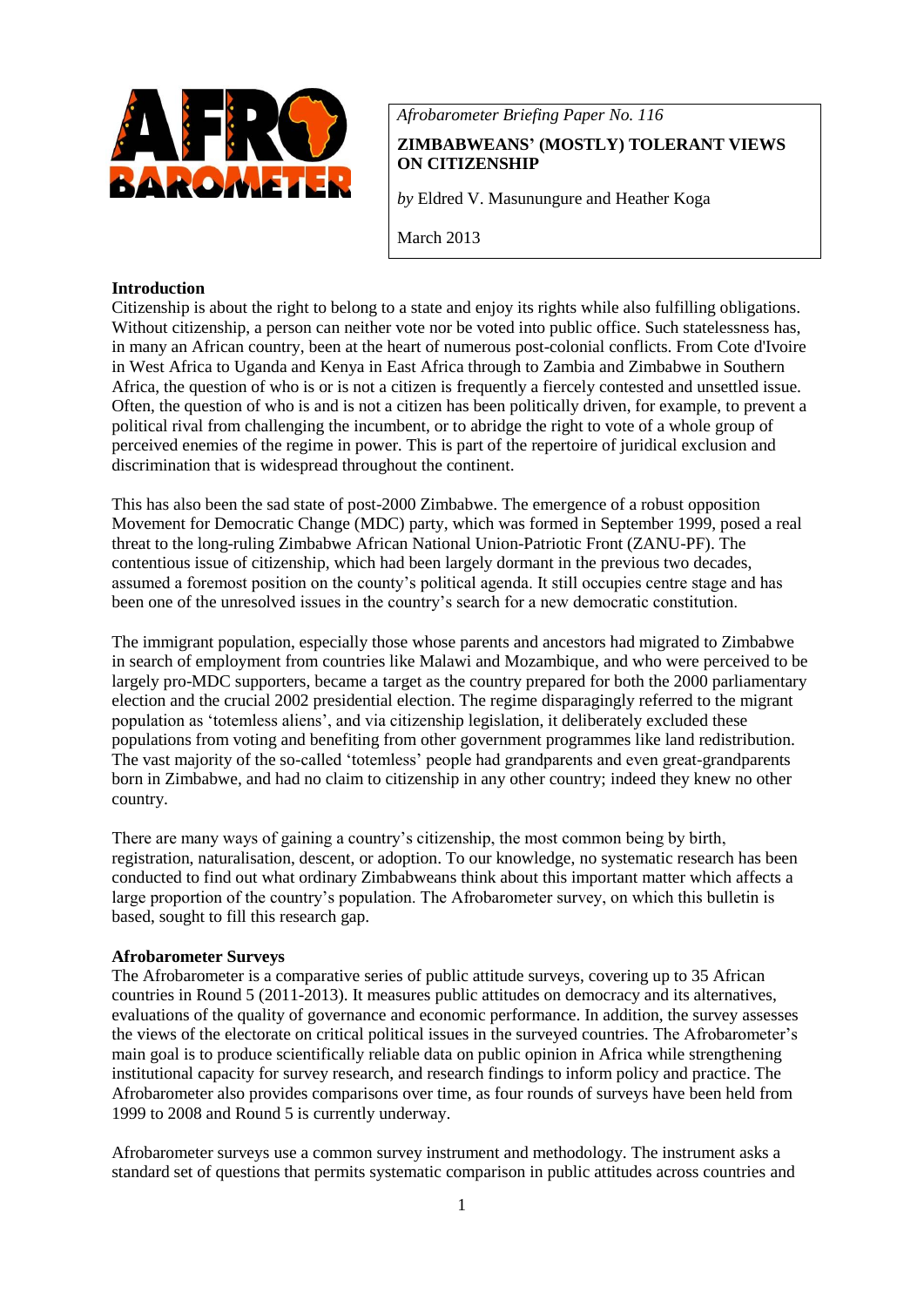over time. The methodology was based on a national probability sample of 2400 adult Zimbabweans selected to represent all adult citizens of voting age, allowing for inferences with a margin of sampling error of  $+/-2\%$  at a 95% confidence level. The sample was drawn randomly based on Probability Proportionate to Population Size (PPPS), thus taking account of population distributions, gender as well as rural-urban divides. The sampling process ensured that every adult Zimbabwean citizen had an equal and known chance of being selected in the sample. Fieldwork in Zimbabwe was conducted by the Mass Public Opinion Institute (MPOI), between 16 and 30 July 2012.

### **Zimbabwean Views on Citizenship in Comparative Perspective**

The Afrobarometer poses six citizenship scenarios and asks respondents if people in each situation "have a right to be a citizen of Zimbabwe" i.e. people who have "the right to get a Zimbabwean passport and to vote in Zimbabwean elections if they are at least 18 years old." What do Zimbabweans think on this important matter?

On the whole, Zimbabweans are tolerant of all types of citizenship except that which confers dual citizenship. They especially embrace a person born in Zimbabwe with at least one Zimbabwean parent. Up to 85% say citizenship should be extended to such a person (Table 1), which compares very well with 88% of Ghanaians and 87% of Batswana who hold the same opinion. The figure is well ahead of neighbours Malawi and South Africa, where there is 77% support.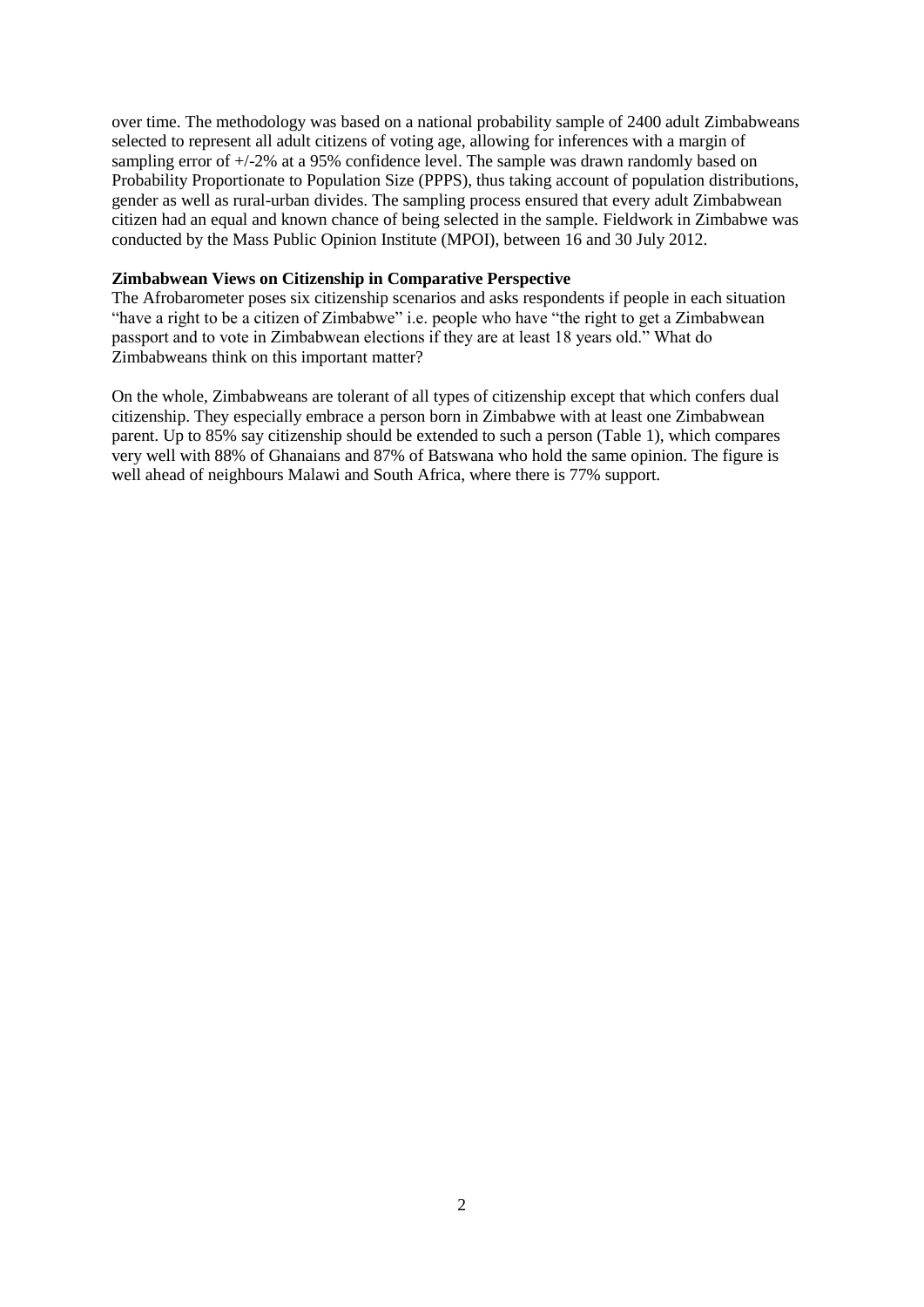## **Table 1: Views of Zimbabweans on Citizenship, 2012**

| In your opinion, which of the following people have a right to be a<br>citizen of Zimbabwe? | Yes | $\mathbf{N}\mathbf{0}$ | Don't<br>Know  |
|---------------------------------------------------------------------------------------------|-----|------------------------|----------------|
| A.A person born in Zimbabwe with one Zimbabwean and one non-                                | 85  | 13                     | 2              |
| Zimbabwean parent?                                                                          |     |                        |                |
| <b>B.</b> A person born in Zimbabwe with two non-Zimbabwean parents?                        | 64  | 35                     |                |
| C. The wife of a Zimbabwean man, even if she was born outside of                            | 81  | 18                     |                |
| Zimbabwe?                                                                                   |     |                        |                |
| <b>D.</b> The husband of a Zimbabwean woman, even if he was born outside                    | 57  | 42                     |                |
| of Zimbabwe?                                                                                |     |                        |                |
| <b>E.</b> A person who came from another country, but who has lived and                     | 68  | 28                     | $\overline{4}$ |
| worked in Zimbabwe for many years, and wishes to make Zimbabwe                              |     |                        |                |
| his or her home?                                                                            |     |                        |                |
| <b>F.</b> A person who wishes to hold dual citizenship, that is, to be a citizen            | 22  | 71                     | 6              |
| both of Zimbabwe and some other country?                                                    |     |                        |                |

Zimbabweans are equally enthusiastic about granting citizenship to the *wife* of a Zimbabwean man even if she was born outside the country. Up to eight in ten (81%) are supportive, compared to 87% who hold the same view in Botswana. In other African countries, the proportions are much lower, e.g. 62% in South Africa, 61% in Ghana, and only 56% in Malawi (Table 2).

| Type of citizenship granted | <b>Zimbabwe</b> | South<br>Africa | <b>Botswana</b> | <b>Malawi</b> | <b>Ghana</b>   |
|-----------------------------|-----------------|-----------------|-----------------|---------------|----------------|
| To wife of citizen husband  | 81              | -62             |                 | 56            | 6 <sub>1</sub> |
| To husband of citizen wife  |                 | 48              |                 | $\Delta$      | 54             |

# **Table 2: Views on Citizenship of Citizens' Spouses in Five African Countries** (% yes)

However, without exception, Africans are less enthusiastic about granting citizenship to foreign husbands of citizen wives (Table 2). Zimbabweans themselves have lukewarm support for granting citizenship to the 'foreign' husband of a Zimbabwean woman: 57% support it, but over four in ten (42%) reject such an offer. Small majorities in Ghana (54%) and Botswana (53%) endorse citizenship for foreign husbands, but less than half in South Africa (48%) and Malawi (47%) are prepared to do so.

Afrobarometer Round 5 results in these five African countries also show that Africans are rather wary of extending rights of citizenship to a person with two non-citizen parents even if the person is born in the country. Zimbabwe is the most liberal in this regard with 64% endorsing citizenship, well ahead of their fellow Africans in South Africa (58%), Malawi (52%), Ghana (50%) and Botswana (45%), where less than half support citizenship in these circumstances.

Two thirds (68%) of Zimbabwean respondents are also happy granting citizenship to those who have lived and worked in Zimbabwe and seek to be citizens. This proportion is 10-percentage points lower than in Botswana (78%), but higher than in Malawi (64%) and Ghana (60%), while South Africa has the lowest level of support with only half (50%) of its respondents prepared to extend citizenship to this group of people. The aversion of South Africans may be related to the sense of being swamped by Africans from other countries (especially from Zimbabwe), an attitude that spasmodically explodes into xenophobic attacks on 'foreign' Africans.

The last in the series of questions concerned dual citizenship, which is in fact one of the most contentious issues in the on-going process of crafting a new constitution for Zimbabwe. Of the six citizenship scenarios, granting citizenship to a person who is already a citizen of another country is the only one rejected by Zimbabweans, and in fact it is opposed by a large majority (71%). This matter is particularly touchy because of the millions of Zimbabweans who left the country post-2000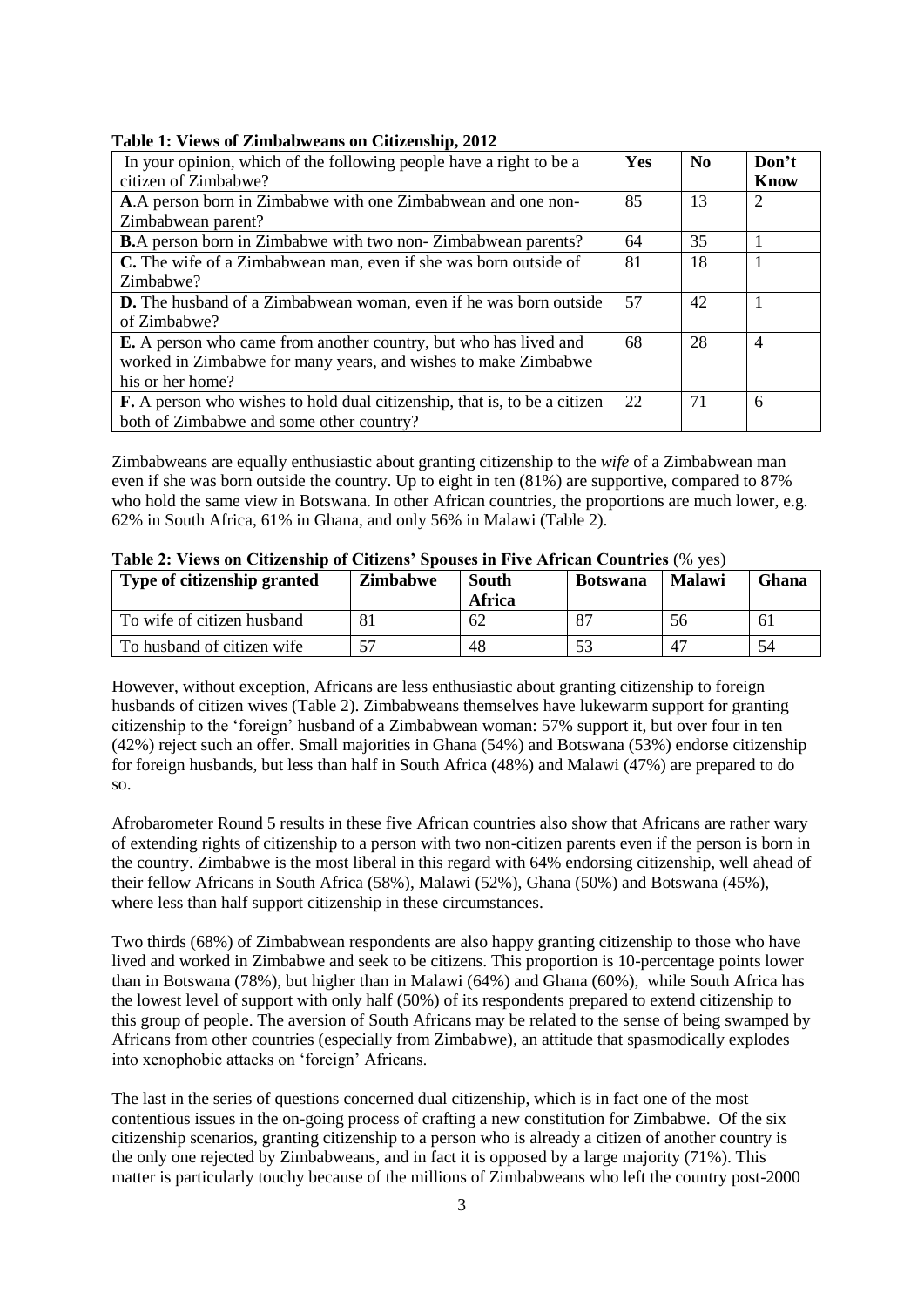and are now residing in their host countries, with many having acquired citizenship in those countries, and yet still aspiring to keep their Zimbabwean citizenship as well. Less than a quarter (22%) of Zimbabweans agrees that dual citizenship should be an option (Table 1).

But Zimbabweans are not alone in their aversion to dual citizenship. In Ghana, the most liberal among the five countries in this respect, less than a third (31%) support dual citizenship, while in South Africa, with reputedly the most democratic and liberal constitution in the world, only 22% are supportive. Support is even lower in Botswana (13%), and Malawi (11%) is at the bottom of the league.

# **Popular Views on Citizenship by Social and Demographic Profiles**

Having presented the popular views of a select group of African countries on the citizenship question, we now focus specifically on Zimbabwe, highlighting the social and demographic profiles of respondents vis-à-vis their attitudes regarding each citizenship type. Readers should note that as we disaggregate, some precision is lost, as smaller sub-groups have larger margins of error. The disaggregated analysis will focus mainly on areas where there are significant differences, such as between findings in rural and urban areas.

Before presenting the results, we should mention that the fieldwork for the survey actually started the week that the first official draft of the Parliamentary Constitution Select Committee (COPAC) was produced. Chapter 3 of the draft provides for citizenship by "birth, descent or registration" and says that: "All Zimbabwean citizens are equally entitled to the rights, privileges and benefits of citizenship and are equally subject to the duties and obligations of citizenship". It left the contentious question of dual citizenship to the legislature, which, through an Act of Parliament, may make provision for "the prohibition or permitting of dual citizenship in respect of citizens by descent or registration". Are the views of COPAC consistent with those of the public?

# *Right to be Zimbabwean: Born in Zimbabwe with one Non-Citizen Parent*

As already noted, Zimbabweans are enthusiastic about granting citizenship to those born in Zimbabwe even when one of the parents is non-Zimbabwean. There is a perfect convergence of views on this with 85% of both males and females agreeing to extending citizenship to such people. Urban and rural respondents are also almost equally divided (87% and 84%, respectively). However, although all ten provinces have large majorities in support, there is a significant regional variation, with the Midlands having the highest proportion (93%) who are happy to grant citizenship to this class of people, followed closely by Manicaland (92%) and Matabeleland South (91%) (Table 2). At the other end of the continuum is Matabeleland North, where only two thirds (66%) are receptive to granting such people the right to Zimbabwean citizenship, followed by Mashonaland West (79%) and its neighbour, Mashonaland East (82%). The survey finds no significant age or partisan differences on this matter.

| In your opinion, which of   | Hre | Byo | Mid | <b>Mas</b> | M/E | M/W | M/C | M/S | M/N | <b>Man</b> | <b>Tot</b> |
|-----------------------------|-----|-----|-----|------------|-----|-----|-----|-----|-----|------------|------------|
| the following people have a |     |     |     |            |     |     |     |     |     |            |            |
| right to be a citizen of    |     |     |     |            |     |     |     |     |     |            |            |
| Zimbabwe?                   |     |     |     |            |     |     |     |     |     |            |            |
| A. A person born in         | 85  | 87  | 93  | 87         | 82  | 79  | 86  | 91  | 66  | 92         | 85         |
| Zimbabwe with one           |     |     |     |            |     |     |     |     |     |            |            |
| Zimbabwean and one non-     |     |     |     |            |     |     |     |     |     |            |            |
| Zimbabwean parent?          |     |     |     |            |     |     |     |     |     |            |            |
| <b>B.</b> A person born in  | 71  | 82  | 59  | 43         | 50  | 70  | 76  | 81  | 52  | 60         | 64         |
| Zimbabwe with two non-      |     |     |     |            |     |     |     |     |     |            |            |
| Zimbabwean parents?         |     |     |     |            |     |     |     |     |     |            |            |
| $C$ . The wife of a         | 78  | 99  | 95  | 74         | 77  | 68  | 90  | 83  | 63  | 88         | 81         |
| Zimbabwean man, even if     |     |     |     |            |     |     |     |     |     |            |            |
| she was born outside of     |     |     |     |            |     |     |     |     |     |            |            |

# **Table 3: Popular Views on Right to Zimbabwean Citizenship, by Province** (% 'Yes')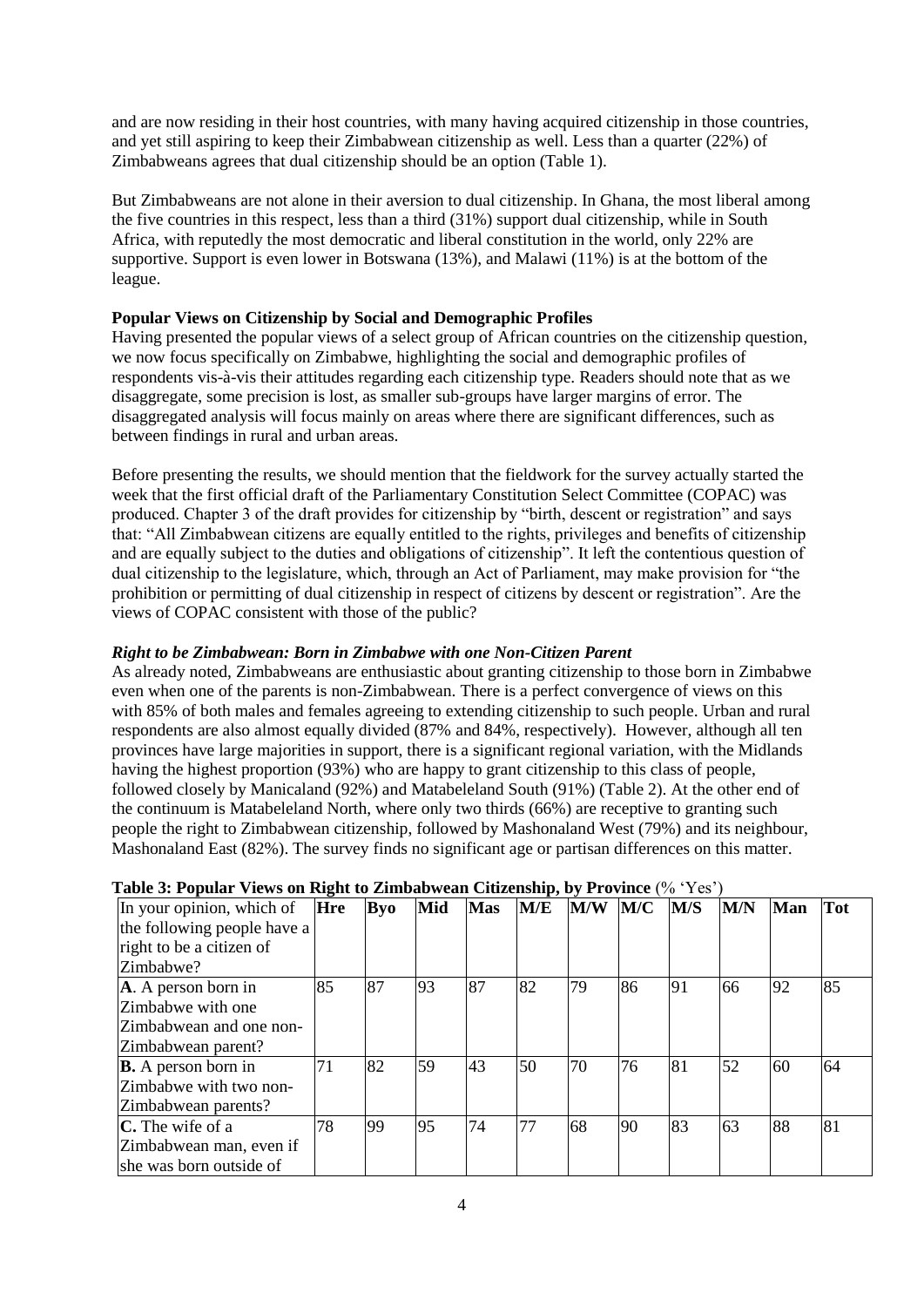| Zimbabwe?                             |               |    |    |    |    |    |    |    |    |    |    |
|---------------------------------------|---------------|----|----|----|----|----|----|----|----|----|----|
| <b>D.</b> The husband of a            | 49            | 82 | 80 | 39 | 32 | 50 | 69 | 69 | 47 | 63 | 57 |
| Zimbabwean woman, even                |               |    |    |    |    |    |    |    |    |    |    |
| lif he was born outside of            |               |    |    |    |    |    |    |    |    |    |    |
| Zimbabwe?                             |               |    |    |    |    |    |    |    |    |    |    |
| <b>E.</b> A person who came           | 74            | 74 | 74 | 55 | 63 | 55 | 74 | 67 | 66 | 80 | 68 |
| from another country, but             |               |    |    |    |    |    |    |    |    |    |    |
| who has lived and worked              |               |    |    |    |    |    |    |    |    |    |    |
| in Zimbabwe for many                  |               |    |    |    |    |    |    |    |    |    |    |
| years, and wishes to make             |               |    |    |    |    |    |    |    |    |    |    |
| Zimbabwe his or her home?             |               |    |    |    |    |    |    |    |    |    |    |
| $\mathbf{F}$ . A person who wishes to | <sup>17</sup> | 32 | 25 | 13 | 27 | 20 | 15 | 45 | 27 | 16 | 22 |
| hold dual citizenship, that           |               |    |    |    |    |    |    |    |    |    |    |
| is, to be a citizen both of           |               |    |    |    |    |    |    |    |    |    |    |
| Zimbabwe and some other               |               |    |    |    |    |    |    |    |    |    |    |
| country?                              |               |    |    |    |    |    |    |    |    |    |    |

*Key: Hre= Harare, Byo=Bulawayo, Mid=Midlands, Mas=Masvingo, M/E=Mashonaland East, M/W=Mashonaland West, M/C=Mashonaland Central, M/S=Matabeleland South, M/N=Matabeleland North and Man= Manicaland*

### *Right to be a Zimbabwean: Born in Zimbabwe with Two Non-Citizen Parents*

We earlier reported that Zimbabweans are not as tolerant of extending citizenship to people born in the country but with both parents being non-Zimbabwean; only 64% supported this. There are no significant differences based on gender or age. However, the survey exposes an 11 percentage point difference across residence, with 71% of urbanites happy to grant citizenship, compared to 60% of rural folk (Figure 1).



**Figure 1: Right to be a Citizen: Born in Zimbabwe with two Non-Citizen Parents**

There are also wide differences along partisan lines, with just above seven in ten (71%) MDC-T voters in support of extending citizenship, in contrast to less than six in ten (58%) among their ZANU-PF rivals. A provincial breakdown (Table 3, part B) produces a wide variation in public opinion, with majorities in Masvingo rejecting granting citizenship to this group of people (just 43% support). Mashonaland East is split in half on this matter, while Matabeleland North (52% support) is not far behind. The most tolerant province is Bulawayo, where 82% have no qualms about extending such citizenship, closely followed by Matabeleland South. It is not entirely clear why there is such a wide regional disparity but we speculate that habitat (rural/urban) and party affiliation have a bearing on this as rural dwellers and ZANU-PF partisans are more likely to be less tolerant of granting citizenship to Zimbabwe-born persons but with two non-Zimbabwean parents than urban folk who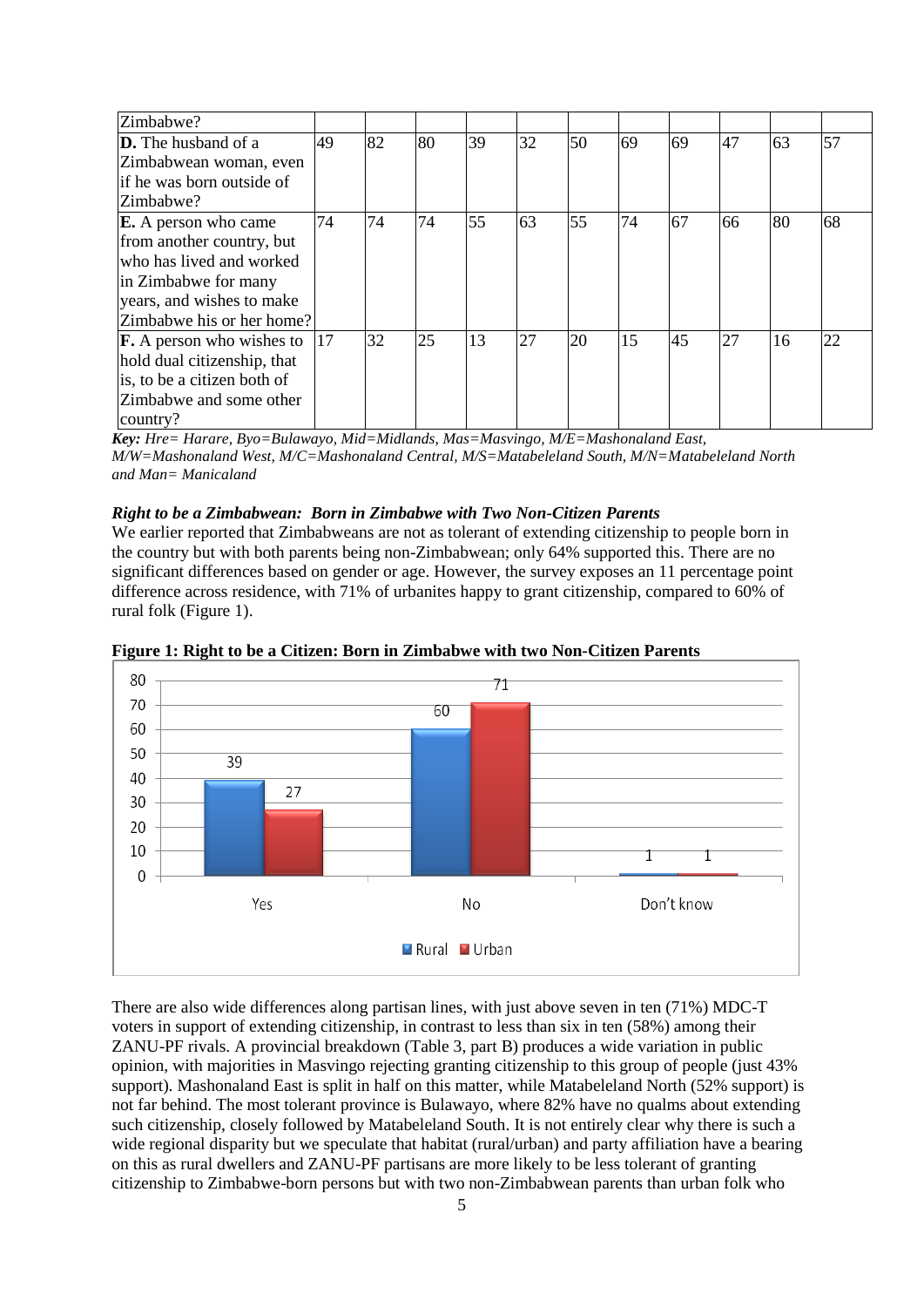support other parties. This appears to be the case in the Masvingo and Mashonaland East where ZANU-PF enjoys twice as much support as its MDC-T rival. Both provinces are predominantly rural, so is Matabeleland North which is also less tolerant on this matter.

## *Right to be a Zimbabwe Citizen: Wife of Zimbabwean Man*

It has already been noted that Zimbabweans are keen to extend citizenship to the wife of a citizen, with 81% supportive. In Zimbabwean lingo, such a wife is like a muroora (daughter- in-law) to Zimbabwe and it is not clear whether the high percentage is influenced by cultural practices or the fact that the late First Lady of independent Zimbabwe, Sally Mugabe, was herself from Ghana. This explanation is improbable, if only because Mugabe's home province, Mashonaland West, only shows lukewarm support for granting this type of citizenship: just over two thirds (68%) are in support, compared to almost all Bulawayo residents (99%) and 95% in Midlands. The lowest support for granting this type of citizenship is in Matabeleland North, where only 63% say 'Yes'.

We again find that urban Zimbabweans are more supportive than their rural counterparts: 85% versus 79%. The survey shows no gender gap in responses, but an age gap appears with the 46-60 age group most prepared to extend such citizenship (86%), compared to 80% of the youth (18-30 years), 82% amongst the middle-aged (31-45 years), and 78% of their elders (61+ years old). A distinct partisan gap also appears: 86% of MDC-T stalwarts are amenable to granting citizenship, compared to just over three quarters (77%) of voters aligned with ZANU-PF.

## *Right to be a Zimbabwe Citizen: Husband of Zimbabwean Woman*

As noted above, there is only lukewarm support for extending citizenship to the foreign husband of a citizen wife, that is, to a mukwasha (son-in-law): only 57% are agreeable. Thirteen percentage points separate the two major political parties (Figure 2), with 63% of MDC-T voters agreeable, a position shared by just half (50%) of their ZANU-PF rivals.





We also find a small but significant gender gap whereby slightly more women (59%) than men (56%) are ready to support such citizenship. The urban/rural divide also continues, with more urban residents (62%) than rural folk (55%) prepared to grant citizenship to husbands of citizen wives. In terms of age groups, the elders (53%) are the least keen to extend citizenship while the 31-45 middle-aged group (59%) age group is being the most receptive.

Public opinion is sharply divided along provincial lines though there is no discernible regional pattern. For instance, in half of the provinces 50% or less are supportive of granting citizenship to this group, with Mashonaland East (32%) being the least agreeable, followed by Masvingo (39%) and Matabeleland North (47%) (Table 3, part D). On the other hand, large majorities in Bulawayo (82%) and Midlands (80%) are enthusiastic about extending this type of citizenship. We offer the same explanation for this provincial variation as for 4.2 above.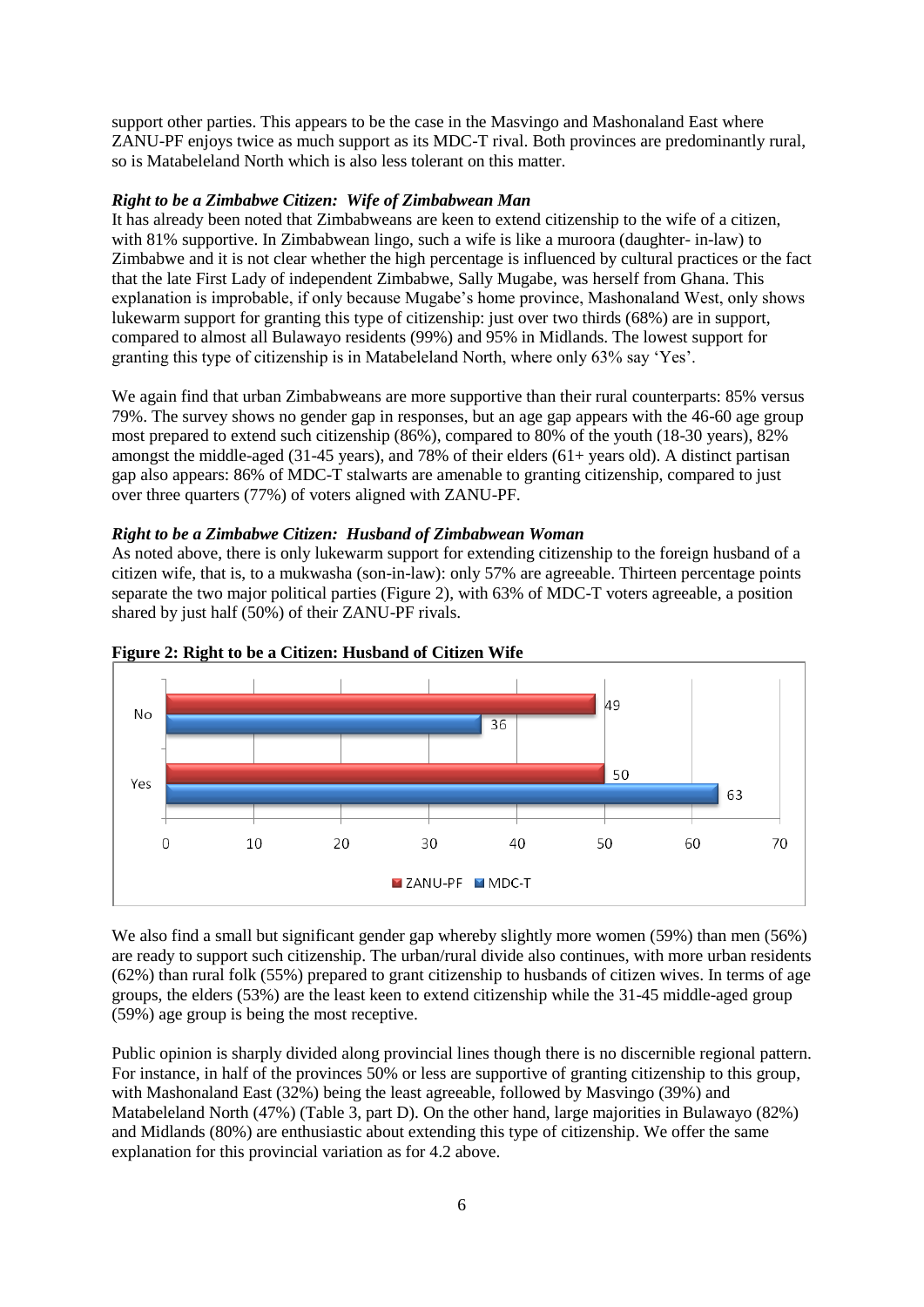## *Right to be a Zimbabwe Citizen: Lived and Worked in Zimbabwe*

As noted, Zimbabweans are generally warm to the idea of granting citizenship to foreigners who have worked and lived in the country for many years and wish to make the country their home: 68% are supportive (Table 1). Moreover, majorities support this position in all ten provinces (Table 3). However, as with the other types of citizenship, there are provincial variations, with Manicaland (80%) at the top of the league of supporters, followed by Harare, Bulawayo, Midlands, and Mashonaland Central, all at 74% support. Anchored at the bottom of the provincial ladder are Masvingo and Mashonaland West, both at 55%.

A small but significant gender gap separates men (70%) and women (67%). But a bigger gap of 10 percentage points separates the urban from the rural respondents: 75% and 65% respectively.



**Figure 3: Right to Citizenship: Worked and Lived in Zimbabwe, by Education**

Level of education has a clear influence on public opinion on this matter. Support increases with education from 62% among those without formal education to 77% amongst university students and post-graduates (Figure 3). The survey also reveals that receptiveness to granting this citizenship type declines with age from 71% among the youth to 67% among the middle-aged and 65% among elders.

### *The Right to Dual Citizenship*

The right to dual citizenship has few takers among Zimbabweans, and on this issue there is almost absolute consensus across most social and demographic groups. Overall, only 22% support the idea of a person being a citizen of Zimbabwe as well as that of some other country. This also is one of the areas of sharp contestation among the crafters of the new constitution, especially between the two MDC parties and ZANU-PF. The two MDC formations were generally in support of a constitutional provision that guarantees dual citizenship (largely with an eye on capturing the large Diaspora vote) as compared to ZANU-PF which was against such a move. As expected, we find that MDC-T voters are slightly more liberal on this issue, with more than a quarter (27%) agreeable to granting dual citizenship in contrast to less than a fifth (18%) among ZANU-PF partisans. But this low support among the MDC-T sympathisers further suggests that the affiliates are going against their party leaders.

Education, however, has unique salience on this issue. At lower levels of education, support for dual citizenship is very low (e.g., 26% among those without formal schooling, and 19% among primary school graduates) but rises to 33% for university students and post graduates.

Is there any provincial variation on this politically contentious issue? None of the provinces has a majority supporting dual citizenship, but there are still wide gaps among provinces (Table 3, part F).